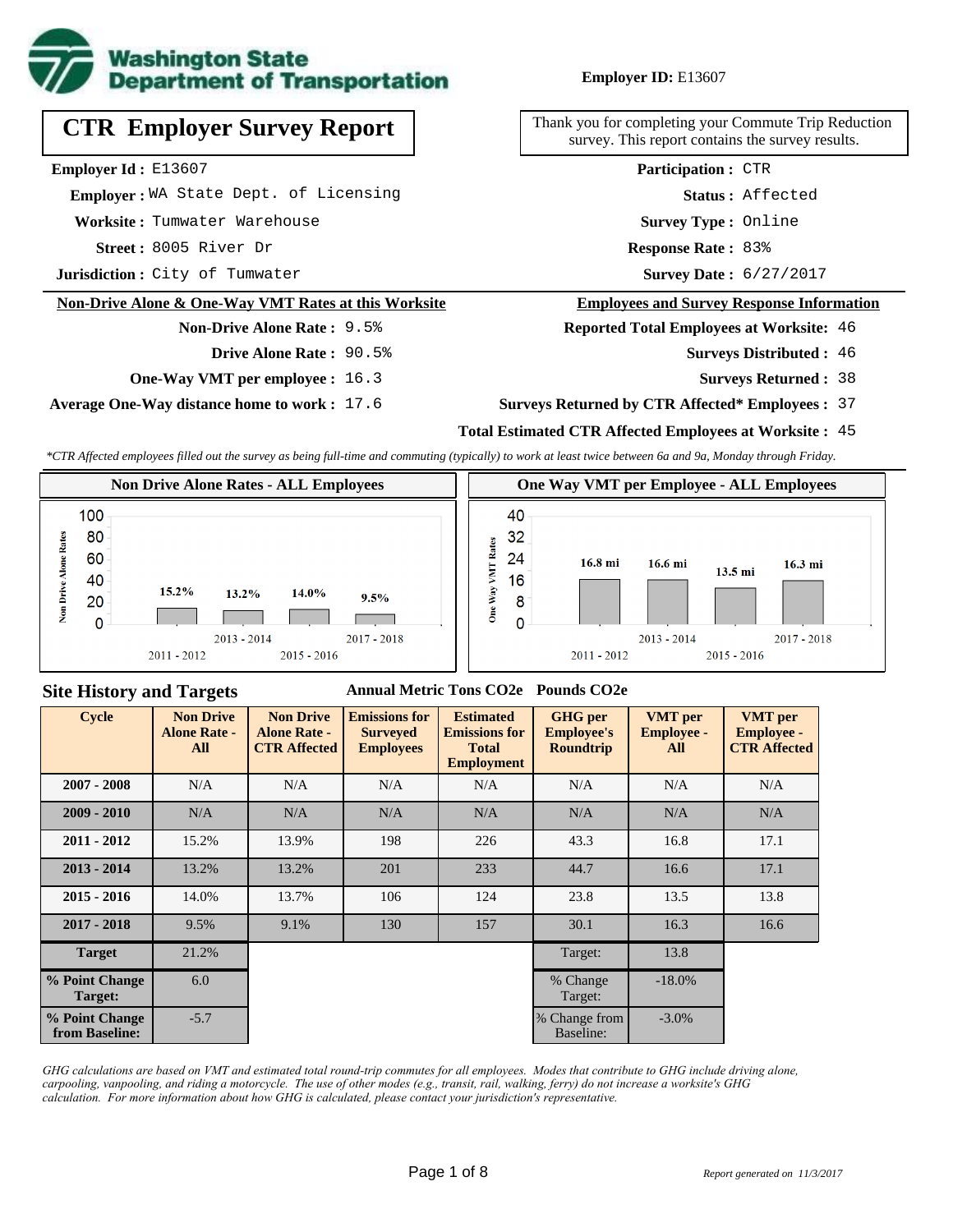# **Washington State<br>Department of Transportation**

# **Commute Trips By Mode - All Employees**

**Q.4: Last week, what type of transportation did you use each day to commute TO your usual work location? (Mode used for the longest distance.)**



*\* Motorcycle-1 is now included in Drive Alone and Motorcycle-2 is included in Carpool. Information about these trips is still available by request.*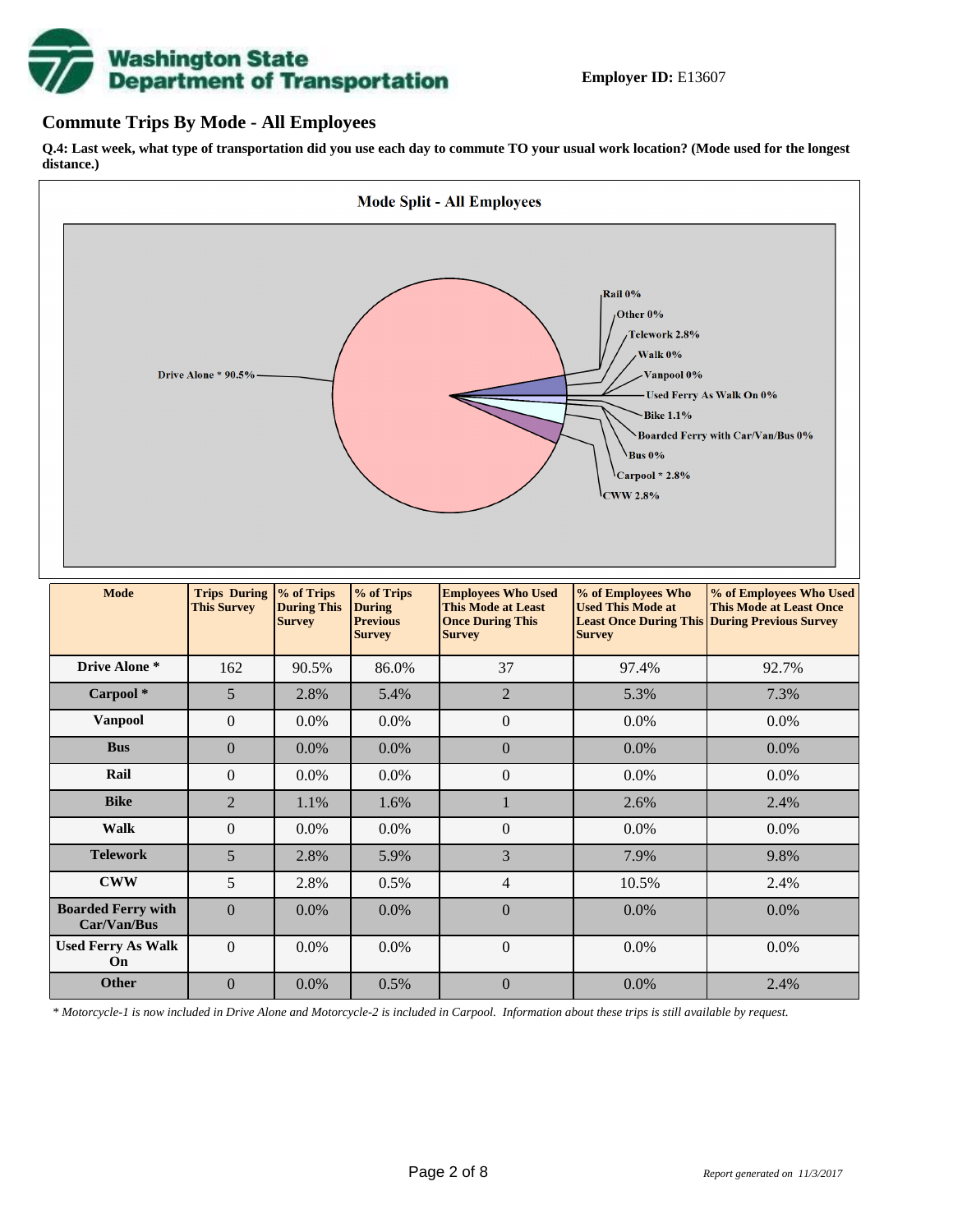

## **Commute Trips By Mode - Affected Employees**

**Q.4: Last week, what type of transportation did you use each day to commute TO your usual work location? (Mode used for the longest distance.)**



*\* Motorcycle-1 is now included in Drive Alone and Motorcycle-2 is included in Carpool. Information about these trips is still available by request.*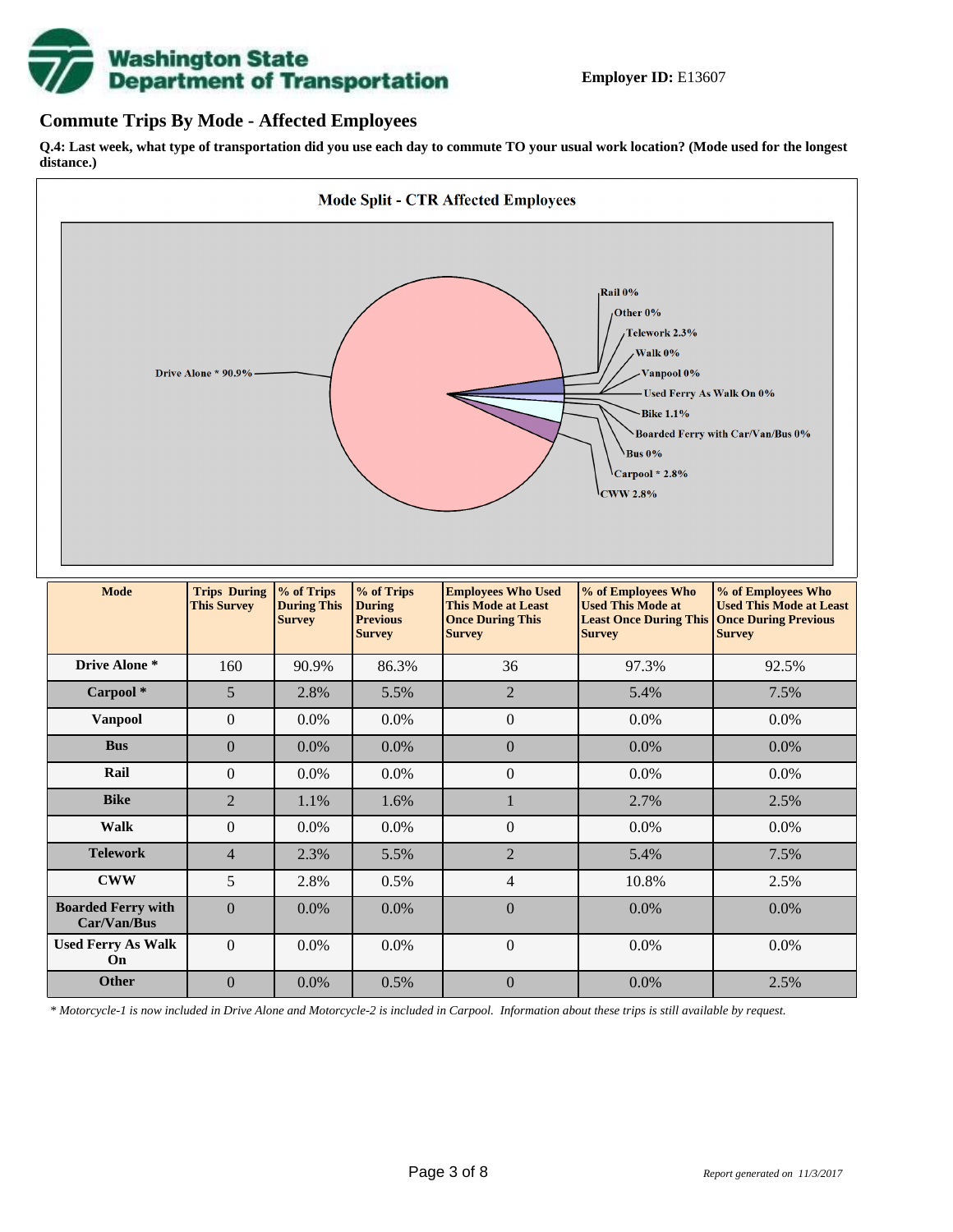

# **Alternative Modes - Number of Employees Who Used a Non-Drive Alone Mode:**

| <b>Non-Drive Alone</b><br><b>Number Of Days</b> | <b>Exactly this # of</b><br><b>Employees</b> | <b>Exactly this % of</b><br><b>Employees</b> | At least # of<br><b>Employees</b> | At least % of<br>employees |  |
|-------------------------------------------------|----------------------------------------------|----------------------------------------------|-----------------------------------|----------------------------|--|
| 0 Day                                           | 29                                           | 76%                                          | 38                                | 100%                       |  |
| 1 Days                                          | 5                                            | 13%                                          | 9                                 | 24%                        |  |
| 2 Days                                          | $\overline{2}$                               | 5%                                           | $\overline{4}$                    | 11%                        |  |
| 3 Days                                          | $\overline{0}$                               | 0%                                           | $\overline{2}$                    | 5%                         |  |
| 4 Days                                          | $\overline{c}$                               | 5%                                           | 2                                 | 5%                         |  |
| 5 Days                                          | 0                                            | 0%                                           | $\Omega$                          | 0%                         |  |
| <b>6 or More Days</b>                           | $\theta$                                     | 0%                                           | $\Omega$                          | 0%                         |  |

# **Count by Occupancy of Carpools and Vanpools**

**Q.4 If you used a carpool or vanpool as part of your commute, how many people (age 16 or older) are usually in the vehicle?**

| <b>Ridesharing Occupancy</b> | <b>Mode</b> | <b>Response Count</b> |
|------------------------------|-------------|-----------------------|
| $2*$                         | Carpool     | 5                     |
| 3                            | Carpool     | $\boldsymbol{0}$      |
| 4                            | Carpool     | $\theta$              |
| 5                            | Carpool     | $\overline{0}$        |
| >5                           | Carpool     | $\overline{0}$        |
| $<$ 5                        | Vanpool     | $\overline{0}$        |
| 5                            | Vanpool     | $\overline{0}$        |
| 6                            | Vanpool     | $\boldsymbol{0}$      |
| 7                            | Vanpool     | $\overline{0}$        |
| 8                            | Vanpool     | $\boldsymbol{0}$      |
| 9                            | Vanpool     | $\overline{0}$        |
| 10                           | Vanpool     | $\overline{0}$        |
| 11                           | Vanpool     | $\boldsymbol{0}$      |
| 12                           | Vanpool     | $\boldsymbol{0}$      |
| 13                           | Vanpool     | $\boldsymbol{0}$      |
| 14                           | Vanpool     | $\overline{0}$        |
| >14                          | Vanpool     | $\boldsymbol{0}$      |

\* Motorcycle-2 counted with Carpool-2 for this table.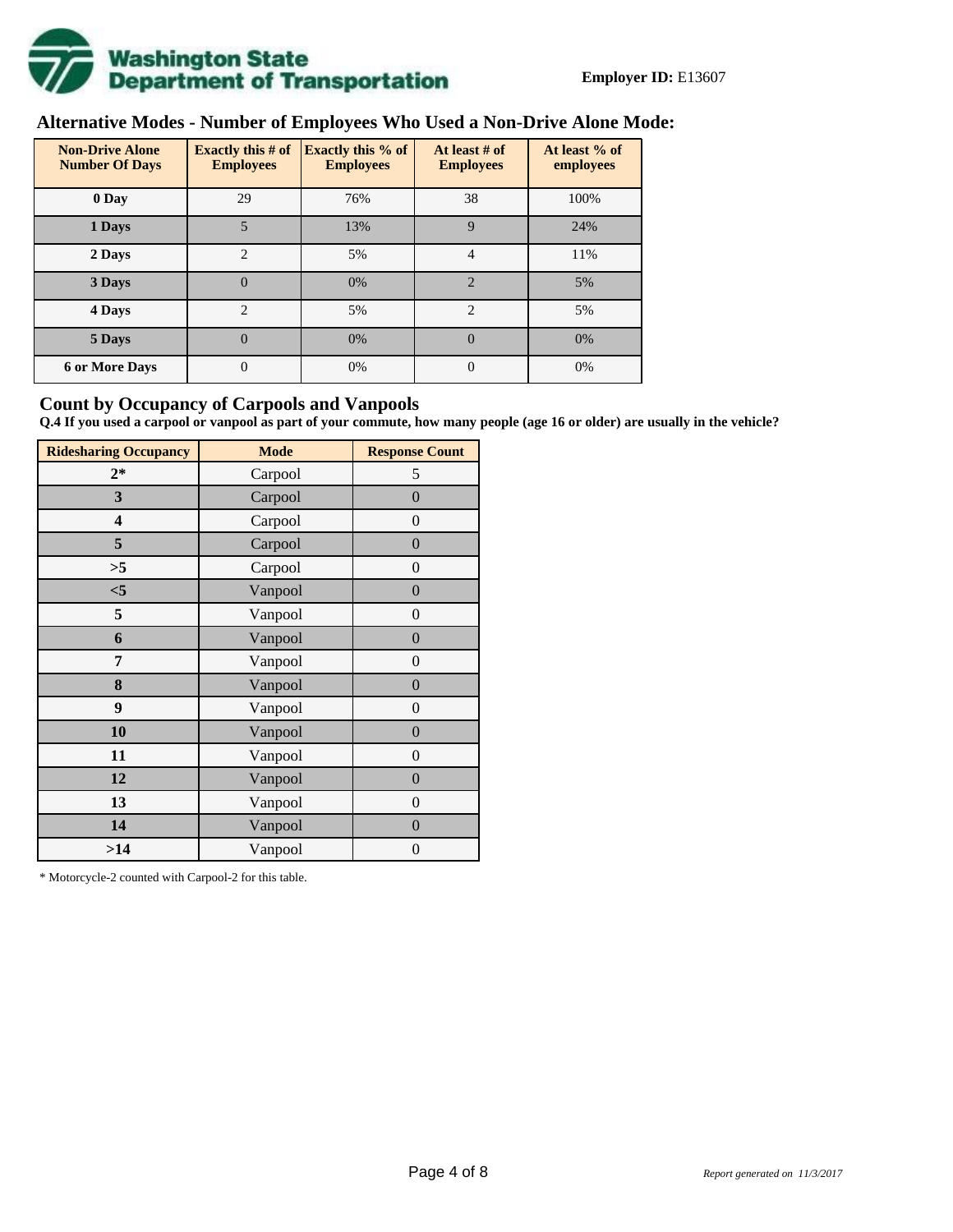

# **Reported Work Schedule - All Employees**

**Q.8 Which of the following best describes your work schedule?**

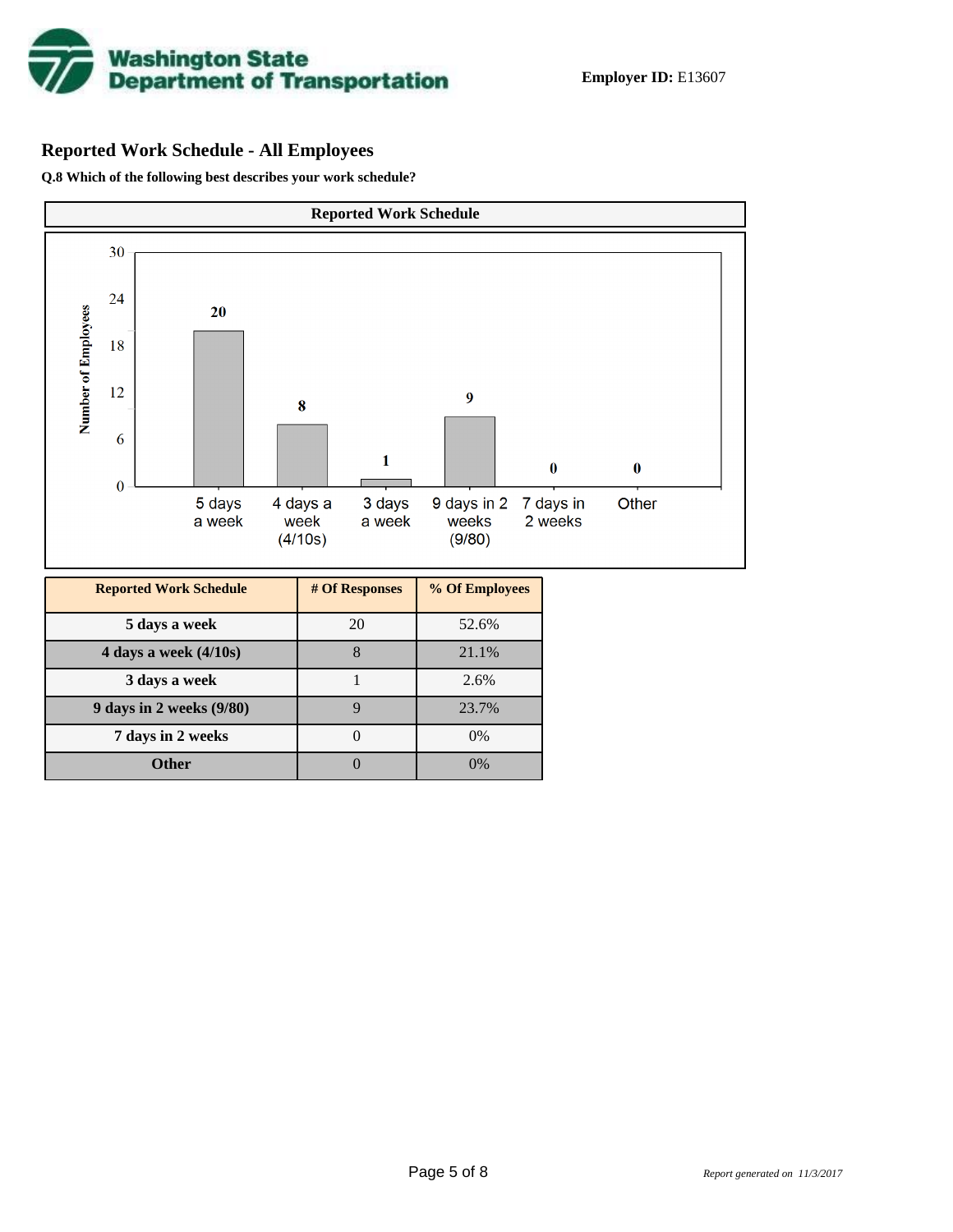

# **Parking and Telework**

**Q.9: On the most recent day that you drove alone to work, did you pay to park? (Mark "yes" if you paid that day, if you prepaid, if you are billed later, or if the cost of parking is deducted from your paycheck.)**



**Q.10: How many days do you typically telework?**

| <b>Telework Frequency</b>           | # of Responses | % of Responses |
|-------------------------------------|----------------|----------------|
| No Answer/Blank                     |                | $0.0\%$        |
| I don't telework                    | 29             | 76.3%          |
| Occasionally, on an as-needed basis |                | 13.2%          |
| 1-2 days/month                      |                | $0.0\%$        |
| 1 day/week                          | $\overline{2}$ | 5.3%           |
| 2 days/week                         |                | $0.0\%$        |
| 3 days/week                         | $\mathfrak{D}$ | 5.3%           |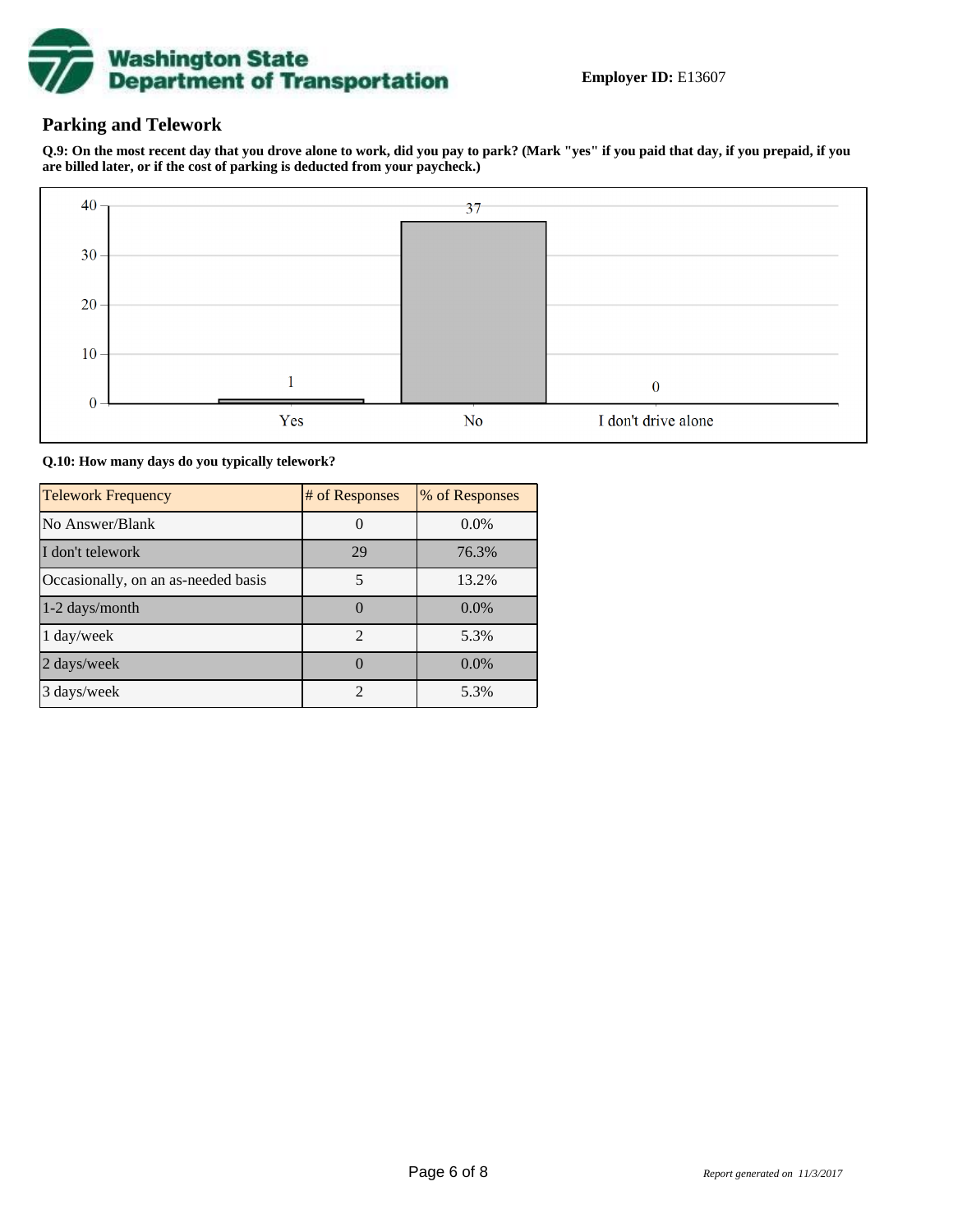

# **Reasons for driving alone to work/not driving alone to work**

**Q11. When you do not drive alone to work, what are the three most important reasons?**

| <b>Question Text</b>                                           | # of Responses | % of Responses |
|----------------------------------------------------------------|----------------|----------------|
| Other                                                          | 9              | 18.8%          |
| To save money                                                  | 8              | 16.7%          |
| I have the option of teleworking                               | 7              | 14.6%          |
| Financial incentives for carpooling, bicycling or walking.     | 6              | 12.5%          |
| Personal health or well-being                                  | 6              | 12.5%          |
| Environmental and community benefits                           | 5              | 10.4%          |
| Free or subsidized bus, train, vanpool pass or fare benefit    | 3              | 6.3%           |
| Cost of parking or lack of parking                             | $\overline{2}$ | 4.2%           |
| Driving myself is not an option                                | $\mathbf{1}$   | 2.1%           |
| Emergency ride home is provided                                |                | 2.1%           |
| To save time using the HOV lane                                | $\theta$       | $0.0\%$        |
| I receive a financial incentive for giving up my parking space | $\Omega$       | $0.0\%$        |
| Preferred/reserved carpool/vanpool parking is provided         | $\theta$       | $0.0\%$        |

#### **Q12. When you drive alone to work, what are the three most important reasons?**

| <b>Question Text</b>                                      | # of Responses | % of Responses |
|-----------------------------------------------------------|----------------|----------------|
| I like the convenience of having my car                   | 25             | 27.8%          |
| Family care or similar obligations                        | 18             | 20.0%          |
| Riding the bus or train is inconvenient or takes too long | 16             | 17.8%          |
| <b>Other</b>                                              | 8              | 8.9%           |
| My job requires me to use my car for work                 | 7              | 7.8%           |
| Bicycling or walking isn't safe                           | $\overline{7}$ | 7.8%           |
| My commute distance is too short                          | 5              | 5.6%           |
| There isn't any secure or covered bicycle parking         | 3              | 3.3%           |
| I need more information on alternative modes              |                | 1.1%           |